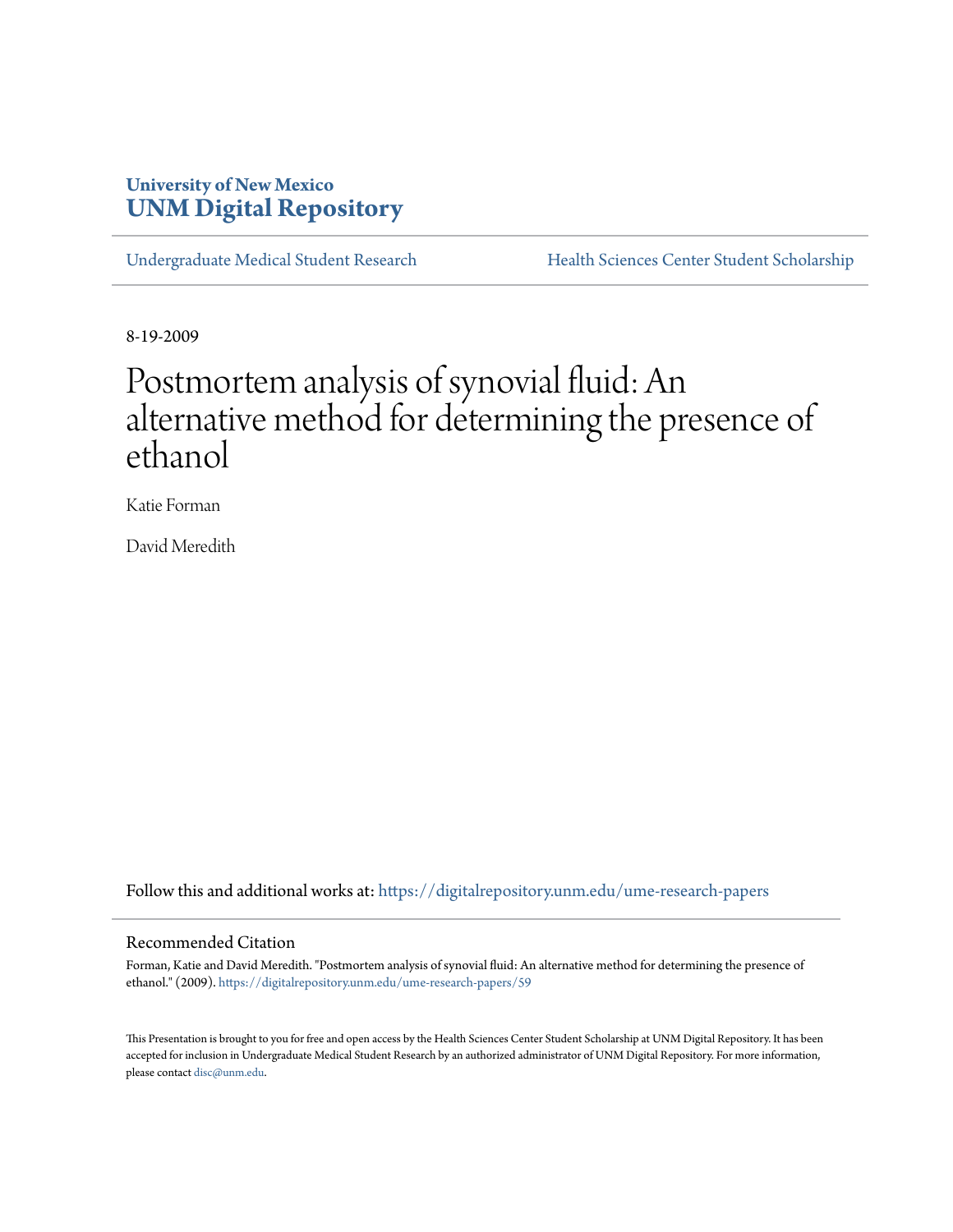**Postmortem analysis of synovial fluid:**

**An alternative method for determining the presence of ethanol**

University of New Mexico, School of Medicine Katie Forman & David Meredith Research Mentor: Michelle Barry, MD Epidemiologist: Sarah Lathrop, DVM, PhD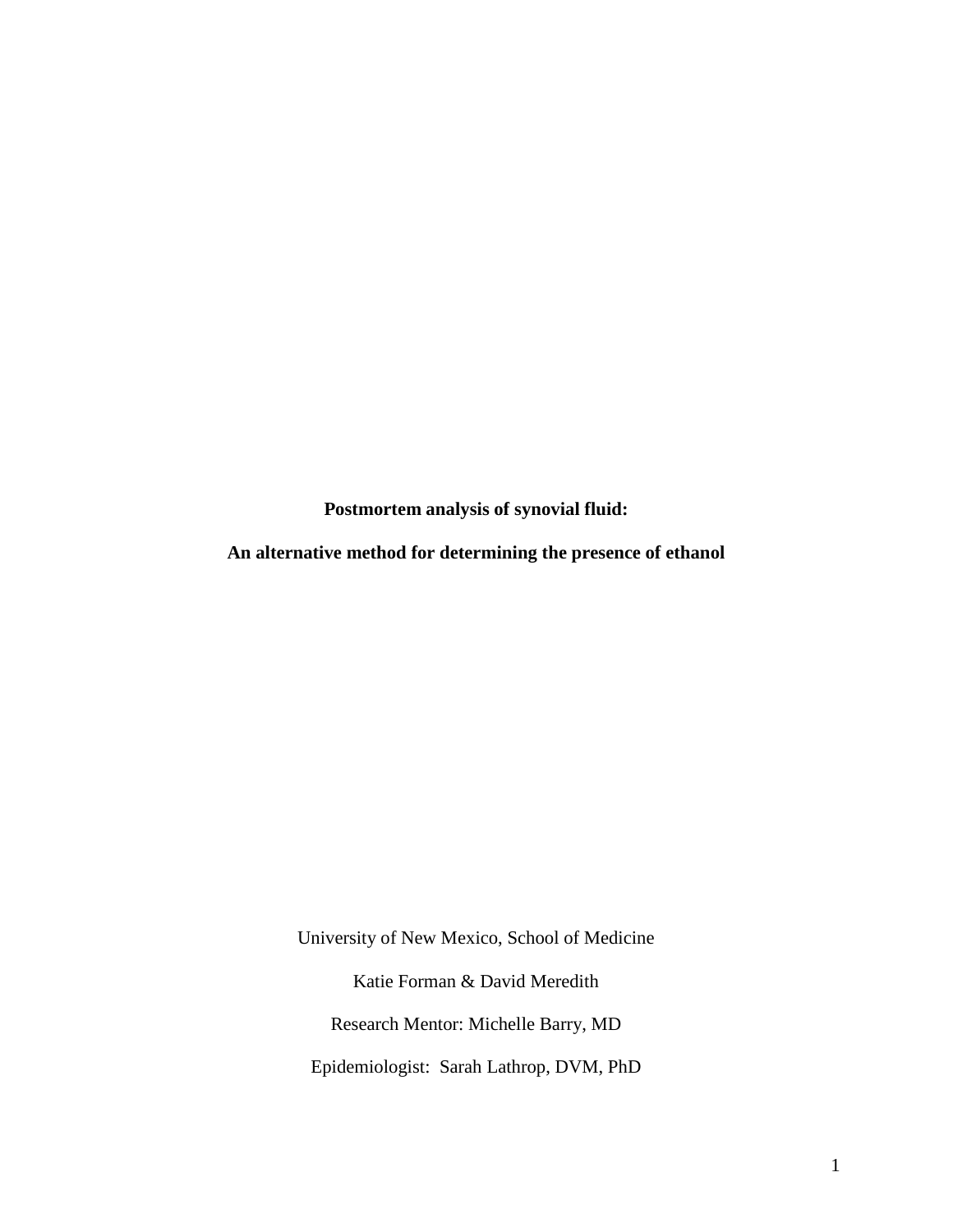#### Abstract

Postmortem toxicological analysis is often an important tool in autopsy in determining the cause of death. There are circumstances however when traditional samples such as blood and vitreous fluid are unobtainable. In such instances, alternative body fluids such as synovial fluid may be useful adjuncts. However, synovial fluid has not been accepted as a widely used alternative. The purpose of this study was to determine the correlation between blood ethanol content and synovial fluid ethanol content. To this end, synovial fluid was obtained from 98 cases presenting to the Office of the Medical Investigator in Albuquerque, New Mexico over a 4 month period. Of these, 20 cases had measurable blood ethanol content at the time of demise, and were selected for use in the present pilot study to determine the viability of using synovial fluid as an alternative specimen for postmortem toxicology screening. Analysis of synovial fluid ethanol content (SEC) was performed using gas chromatography and compared with similarly obtained blood ethanol content (BEC). BEC and SEC were found to have a strongly positive linear relationship, with a Pearson correlation coefficient of 0.96 and a p-value of <0.0001. The present study confirms prior research which indicates synovial fluid is a suitable substitute for the analysis of blood ethanol content particularly when traditional toxicology samples are unavailable.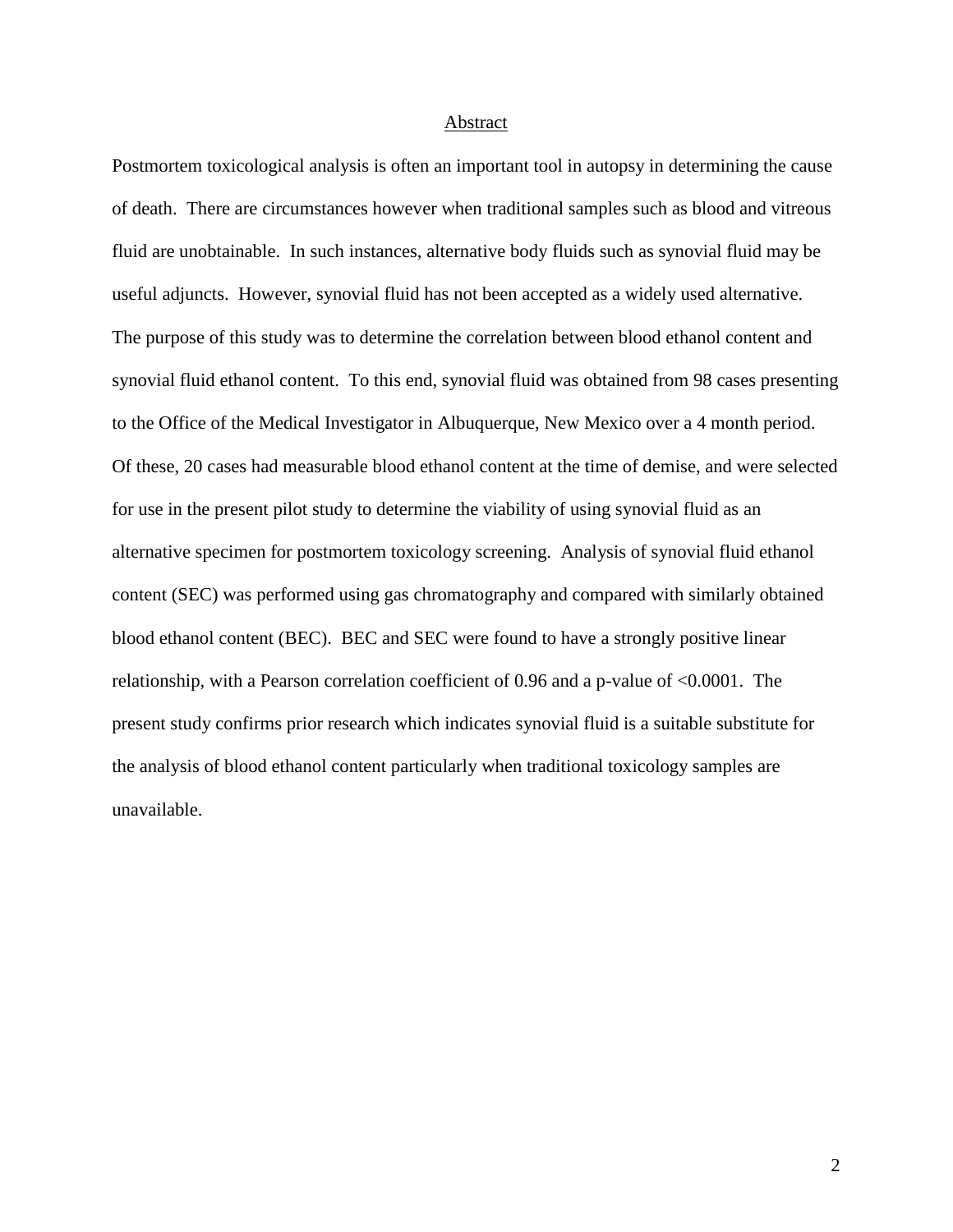#### Introduction

Newspaper articles (Zaragoza, 2005), reports by the Center of Disease Control, and the New Mexico Department of Health (NM 2005) all indicate that New Mexico has one of the highest death rates associated with drugs and ethanol use anywhere in the United States. The Office of the Medical Investigator (OMI) by the decree of state law, maintains jurisdiction over sudden, unexpected, and violent deaths in state of New Mexico. These include deaths that involve common drugs of abuse and ethanol intoxication. Therefore, the OMI is an ideal setting in which to examine new and novel approaches to determining the presence and concentration of drugs of abuse and ethanol in the deceased. The purpose of this pilot study is to demonstrate with a larger sample population, that analysis of synovial fluid to detect ethanol levels is a viable alternative to traditional toxicology screening techniques.

A vital component of postmortem examinations in cases of sudden, unexpected, and violent death is toxicology screening, aimed at detecting numerous substances that may be present in the body at the time of death. There are three major components of toxicology screening: separation of the drug from tissue, purification, and analytical detection and quantification (DiMaio & DiMaio, 2001). Forensic toxicology encompasses not only the identification and quantification of drugs in the postmortem body, but also offers an interpretation as to whether the drug was the primary cause of death, a contributing factor, or had no role in the individual's demise (DiMaio & Dana, 1998). There has been some concern about postmortem metabolism of drugs and diffusion of drugs into body tissues that would potentially invalidate definitive reporting of drug levels at the time of death (Saukko & Knight, 2004). For this reason, sampling from various fluids is the standard of forensic toxicology screening.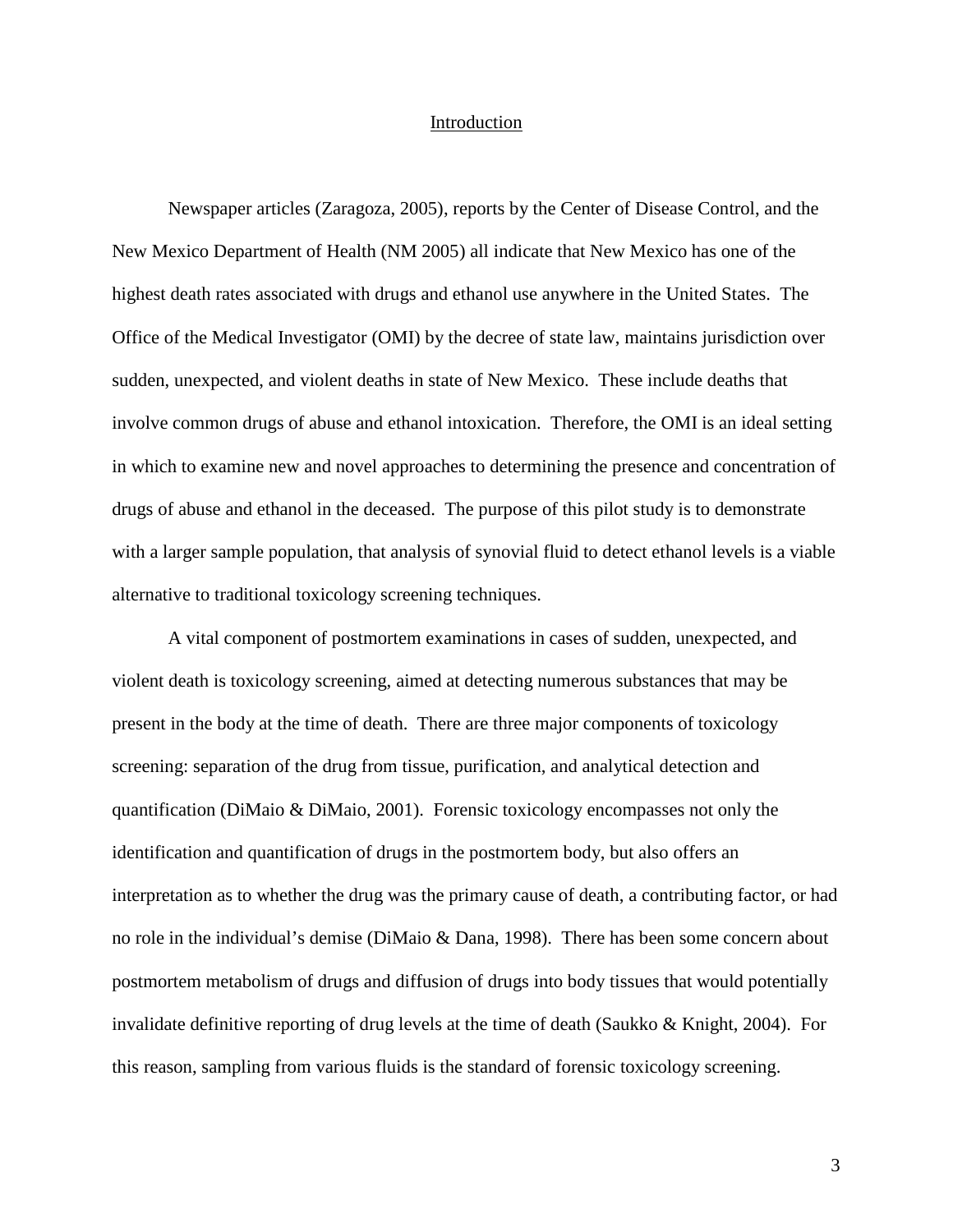Blood from multiple body sites, vitreous fluid, and urine are the established fluids collected at the time of autopsy and subjected to toxicology screening (DiMaio & Dana, 1998). However, there are circumstances when these fluids cannot be used due to excessive trauma, partial remains, postmortem animal activity, and postmortem changes. Postmortem changes result in the potential for postmortem organism growth to alter the level of ethanol. Given that the synovial fluid is within the protected bursa sac, postmortem changes and redistribution may have less effect on ethanol levels in the synovial fluid as compared to other samples. As such, it may be that synovial fluid is one of the most valuable, as yet fully unexplored, samples that can be used by forensic toxicology for determining the presence and quantification of ethanol in the recently deceased.

In the past, little consideration has been given to the analysis of synovial fluid as a viable alternative despite the fact that there have been a few studies of small sample sizes that have indicated its potential relevance. Ohshima *et al*. (1997) and Winek *et al*. (1993) both found a high correlation between synovial ethanol content and blood ethanol content (BEC), showing that ethanol did equilibrate with synovial fluid, as it does with vitreous (more commonly referred to in literature as BAC and SAC for blood alcohol content and synovial fluid alcohol content, respectively). Balabanova (1991, 1993) detected the presence and concentration of nicotine and tetrahydrocannabinol in synovial fluid. More recently, Felscher *et al*. (1998) screened for the presence of a large panel of pharmaceuticals and drugs of abuse, including metabolites, in synovial fluid. Felscher's research was the most comprehensive to date, but focused on establishing the usefulness of fluorescence polarization immunoassays for detection of substances, rather than on the power of synovial fluid as a viable toxicology screening sample.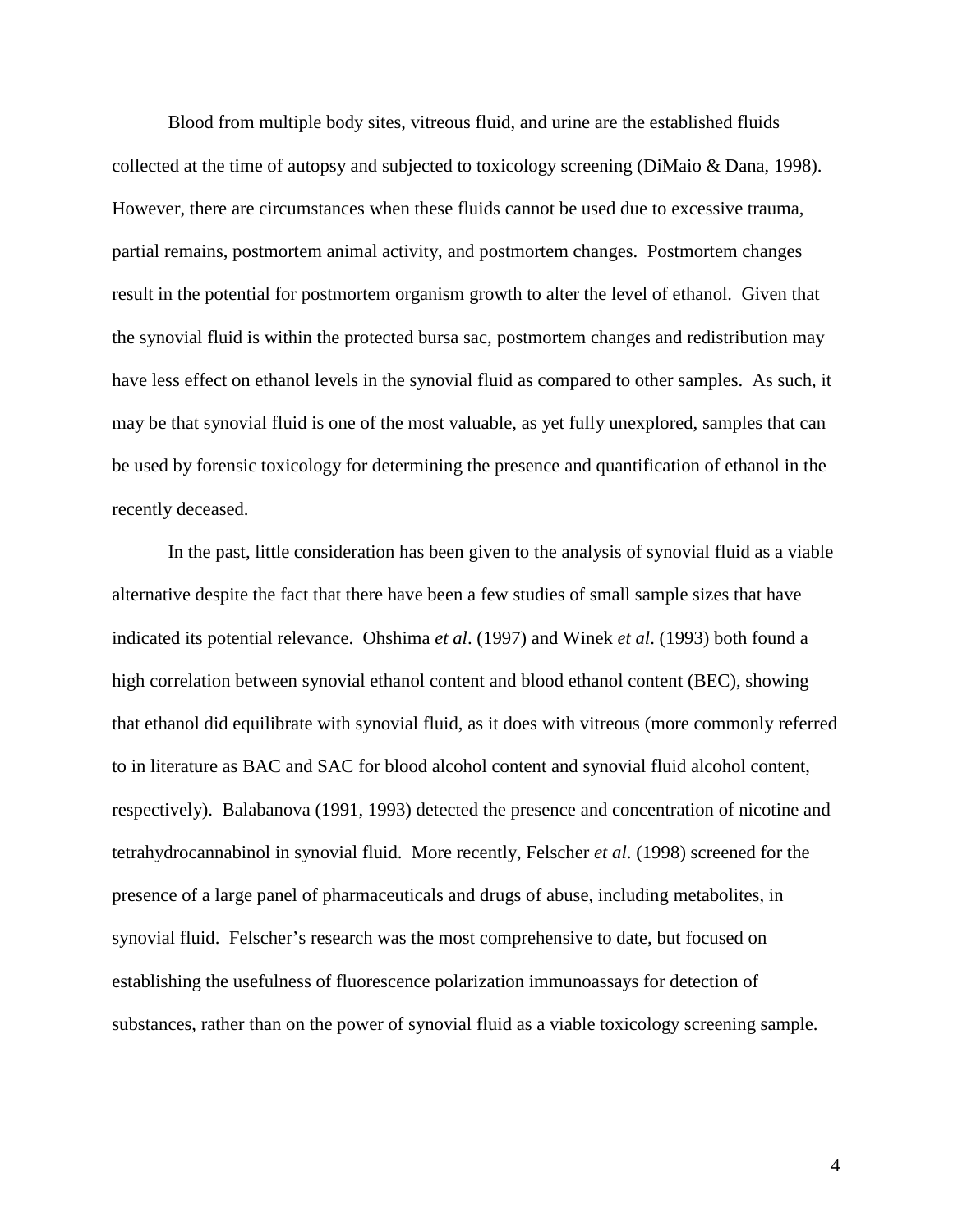Winek *et al*. (1993), Ohshima *et al*. (1997), and Felscher *et al*. (1998) all report that synovial fluid demonstrates the necessary properties to be useful in toxicology screening. However, all of these studies used divergent methods for collecting and processing specimens, different analytical methods for interpreting their data, and different markers for comparison. Combined, this leaves open the opportunity to establish a practical and uniform protocol that can be directly applied in the autopsy suite and laboratory to collect and analyze synovial fluid for ethanol, particularly when traditional samples are unavailable.

Constituently, synovial fluid shares many of the same qualities of vitreous fluid such as being an ultrafiltrate and being constrained to an isolated environment devoid of enzymes that can degrade ethanol or other drugs, conditions which generally make vitreous a good candidate for toxicology screening. Synovial fluid is composed primarily of protein constituents derived directly from plasma. The transfer of plasma proteins to synovial fluid is inversely related to the size and shape of the molecule and directly correlated with the degree of inflammation (Sokoloff Volume I, 1980). Combined with these plasma proteins are those constituents secreted by the joint tissues themselves, including a highly viscous hyaluronic acid mixed with collagen, chondroitin sulfate (a glucosaminoglycan), collagenase, and proteinase inhibitors (Sokoloff Volume I, 1980). There is generally a trace quantity of cholesterol present. Synovial fluid has a leukocyte concentration of about two hundred cells per cubic millimeter, a minority of which are neutrophils. No erythrocytes or platelets are present in normal joint fluid (Sokoloff Volume II, 1980). A knowledge of the normal components of synovial fluid is important for identifying those compounds that are anomalous such as ethanol, drugs of abuse (and their metabolites), or pathological conditions (i.e. inflammatory arthritis) that may interfere with the detection of ethanol or drugs.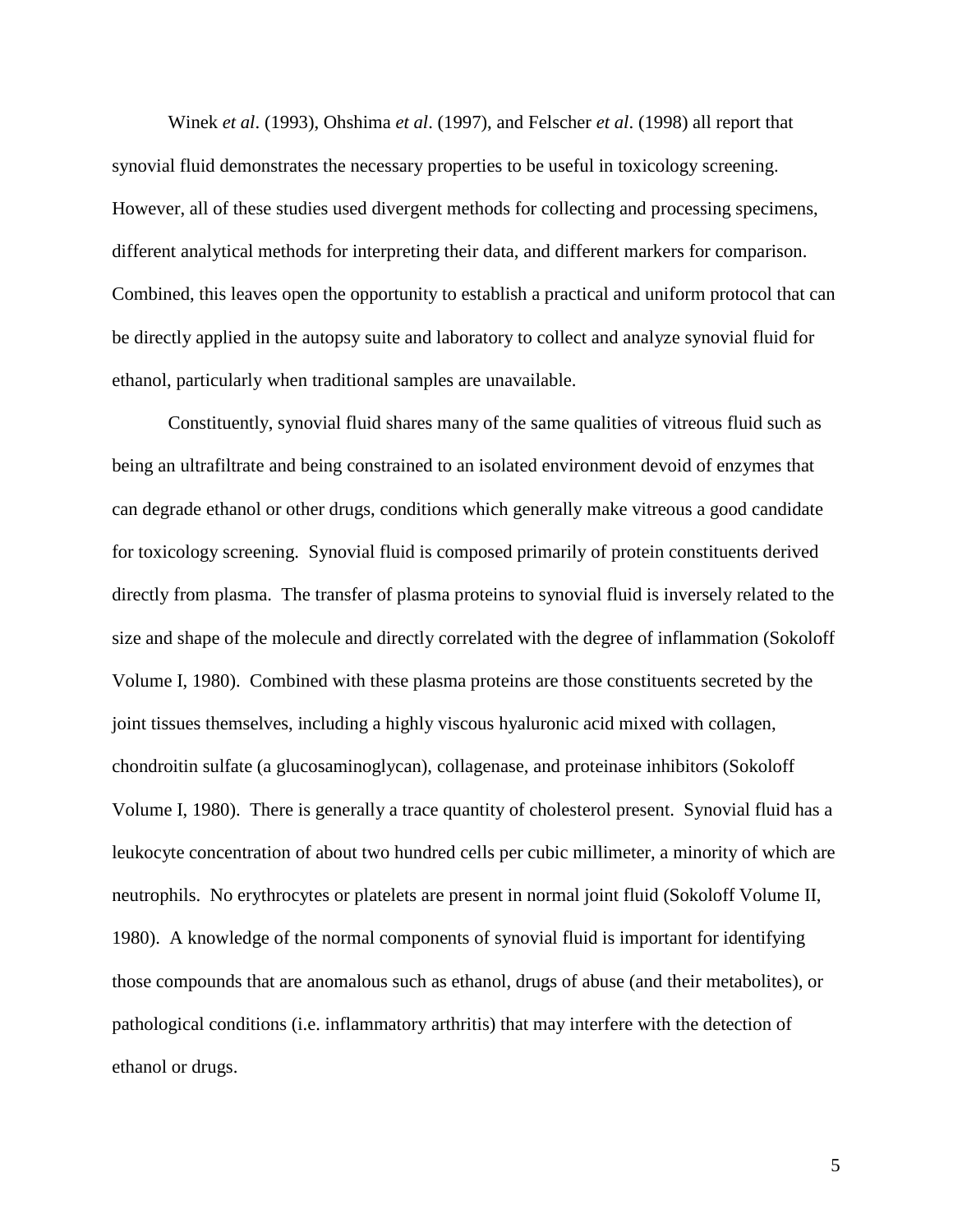Reiterated, the value of synovial fluid is the fact that the drugs of interest cross into the joint space or synovial fluid via the ultrafiltrate yet they exist in the absence of ethanol dehydrogenase and other drug-altering metabolic enzymes. This means any confounding effects of drug diffusion within the body's circulation, or postmortem metabolism of ethanol should be limited.

It is apparent from a review of literature that further research is required to determine the strength of the correlation between synovial ethanol content and blood. The potential for using synovial fluid in the analysis of drugs of abuse remains largely untapped. Thus, it is the purpose of this study to determine if synovial fluid can be used as a reliable medium for postmortem toxicology screening of ethanol.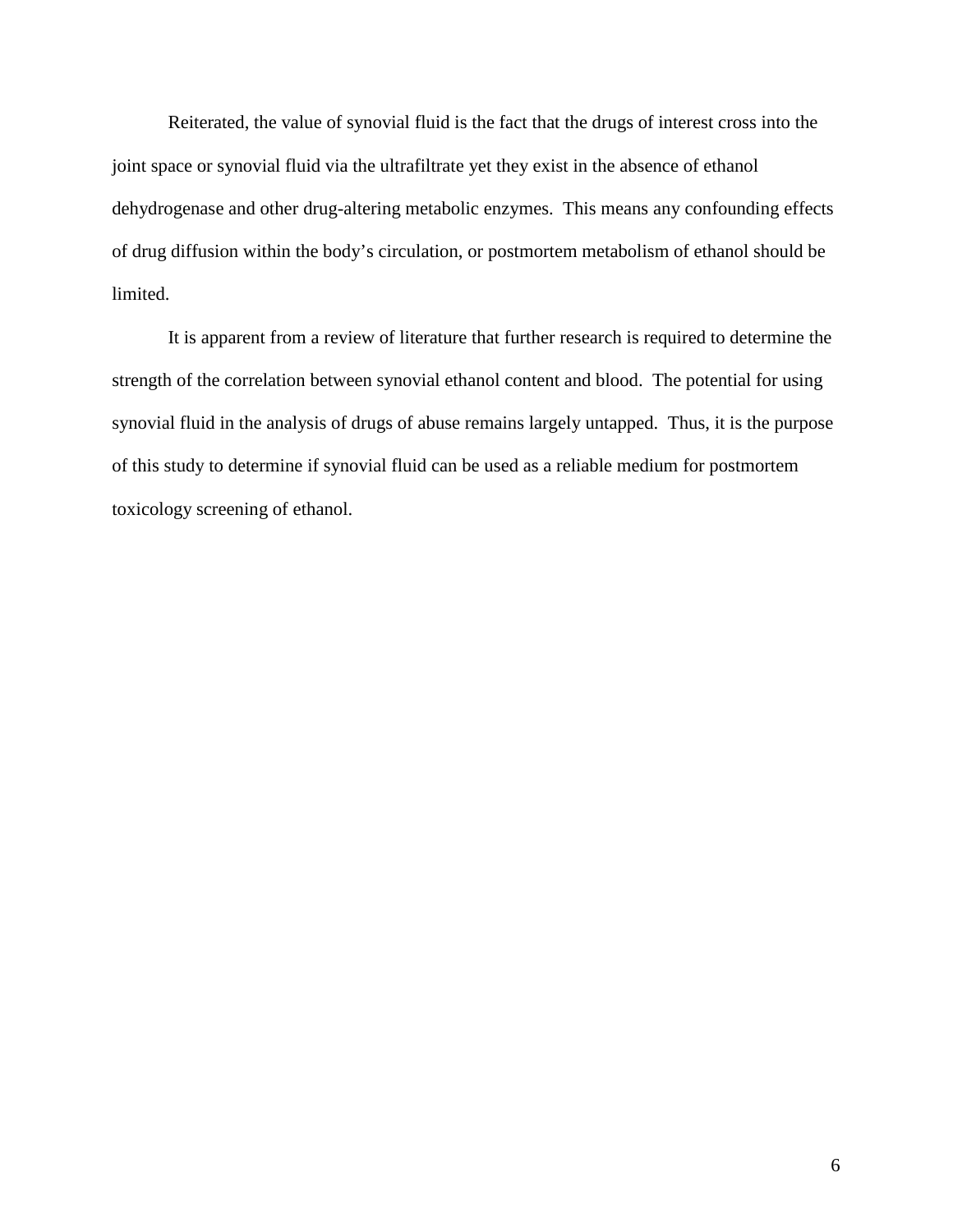### Materials & Methods

# **Sample Collection**

The subjects for this study were recently deceased adolescents or adults, with or without a case history indicating possible ethanol involvement, already scheduled for examination at the OMI during the 4 month research window. In order to collect synovial fluid, verbal consent from the decedent's legal next-of-kin was required. However, not all families agreed to participate in the study. Thus, a total of 98 samples of synovial fluid were collected in combination with traditionally obtained specimens for toxicology screening including: heart blood, femoral blood, vitreous humor, and urine. Of these 98 cases, only 20 cases were incorporated into this pilot study as they were available at the time of analysis and had documented ethanol present in the blood per toxicology screening samples run at either the National Medical Services Lab (NMS) or New Mexico State – Scientific Laboratory Division (SLD).

Synovial fluid from both knees was obtained using a 10ml disposable syringe with a 22 gauge needle inserted into the subpatellar bursa. Prior to attempted extraction, the knee joint was warmed for 10 minutes with warm water to decrease the viscosity of the synovial fluid, in an effort to enhance the volume of the aspirate extracted. Actual collected volumes varied from negligible quantities to 12 ml. The quality of the sample also varied from yellow-clear to murky red-brown. The sample, combined from both knees, was then transferred to a 10 ml plastic vial containing sodium fluoride to prevent/inhibit postmortem organism growth, and tagged with the OMI case number. No other identifiable information (name, date of birth) was included in the labeling. The tubes were kept frozen until the time of analysis by the reference laboratory.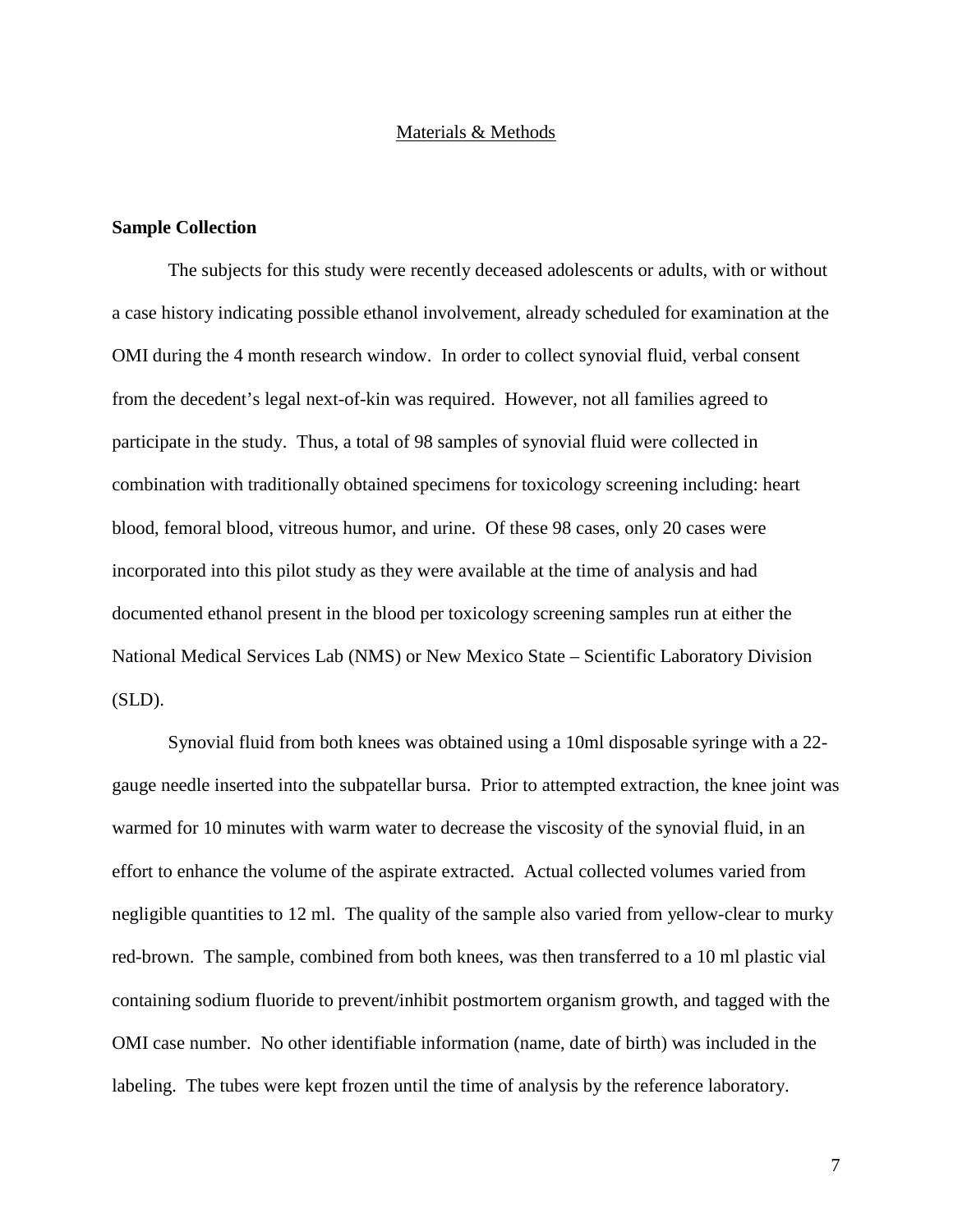Other toxicology screening samples such as heart and femoral blood, urine, and vitreous fluid were collected and stored per general autopsy/OMI protocols by employees of the facility not involved in this research project.

# **Analytical Methods**

Blood samples were processed according to routine OMI protocol at either the National Medical Services Laboratory or by the New Mexico State Scientific Laboratory Division (depending on lab availability and turn around time). Protocols for gas chromatograph alcohol analysis on blood were similar but not alike between facilities. In all cases, blood samples were preserved in vials containing 2% sodium fluoride until time of analysis. For analysis purposes, blood samples (usually 200 uL) were placed in vials along with 0.08 g/dL of the internal standard N-propanol and 0.04 g/dL to t-butanol in NaCl to facilitate the collection of volatiles in the headspace area. An aliquot of the headspace gas (usually 100uL) was then injected into the isothermal gas chromatograph for detection, identification, and quantification purposes. As both laboratories calibrate their systems to similar commercial standards as well as the internal standard of N-propanol, it was assumed for the purposes of this pilot study that the concentration of ethanol present in case samples was equivalent between laboratories.

Synovial fluid was analyzed at TriCore Reference Laboratories in Albuquerque, New Mexico, using their volatile alcohols by gas chromatography protocol, 2008. This protocol was designed for acceptable specimen types of serum, plasma, and urine, but was extended to include synovial fluid as part of the present experimental study. No prior protocol existed at TriCore for the analysis of synovial fluid, nor was one detailed in the literature. The instrument used was the Agilent 6850 with the Agilent column DB-ALC2.32x30x1.2, set to a column temperature of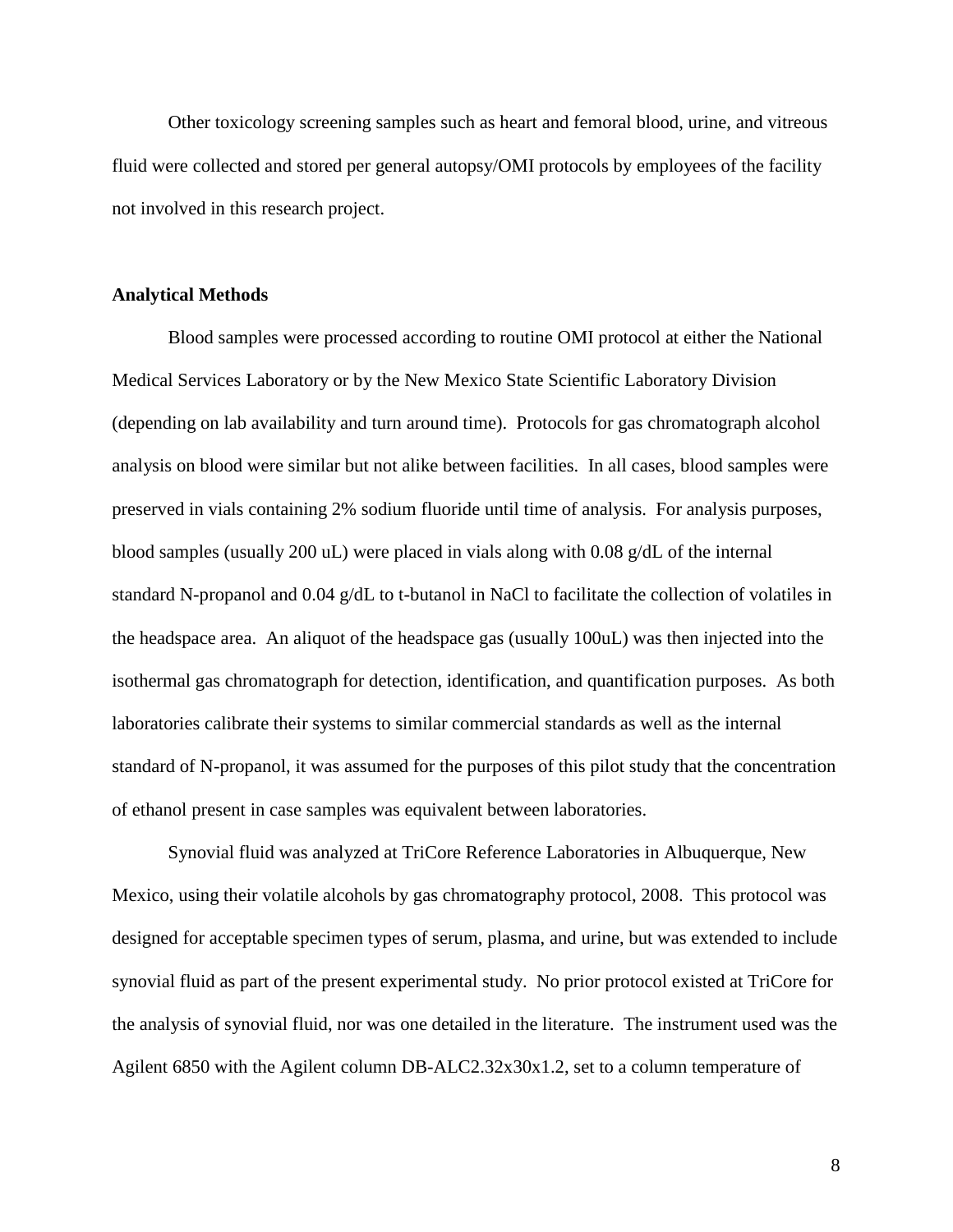40<sup>o</sup>C, injector temperature of 250<sup>o</sup>C, detector temperature of 300<sup>o</sup>C, and operating at a flow rate of 80cm/sec. The gas chromatograph was calibrated against a Cerilliant Multi-component alcohol control standard, a negative control, and during the run by a stock internal standard of Npropanol.

Samples were prepared for analysis by the addition of hyaluronidase when necessary to decrease the viscosity of the synovial fluid. Subsequently, 100.0uL of the synovial fluid specimen was added to an 8ml screw top sample vial containing 100.0uL of an internal standard (N-propanol) and approximately 0.3gm of NaCl. Salt was added to facilitate the concentration of the non-polar volatiles in the vial headspace. A measured aliquot (500uL) of the vapor in the head space was subsequently injected into the gas chromatograph for identification and quantification purposes. (Figure 1)



*Figure 1. Alcohol Gas Chromatography. A: Measured peaks of multi-component alcohol standard include methanol (1.077), ethanol (1.378), acetone (1.548), isopropanol (1.642), and N-propanol (2.485). B: Positive synovial fluid specimen demonstrating ethanol peak and internal standard. Area under the curve corresponds to the quantity of alcohol present.*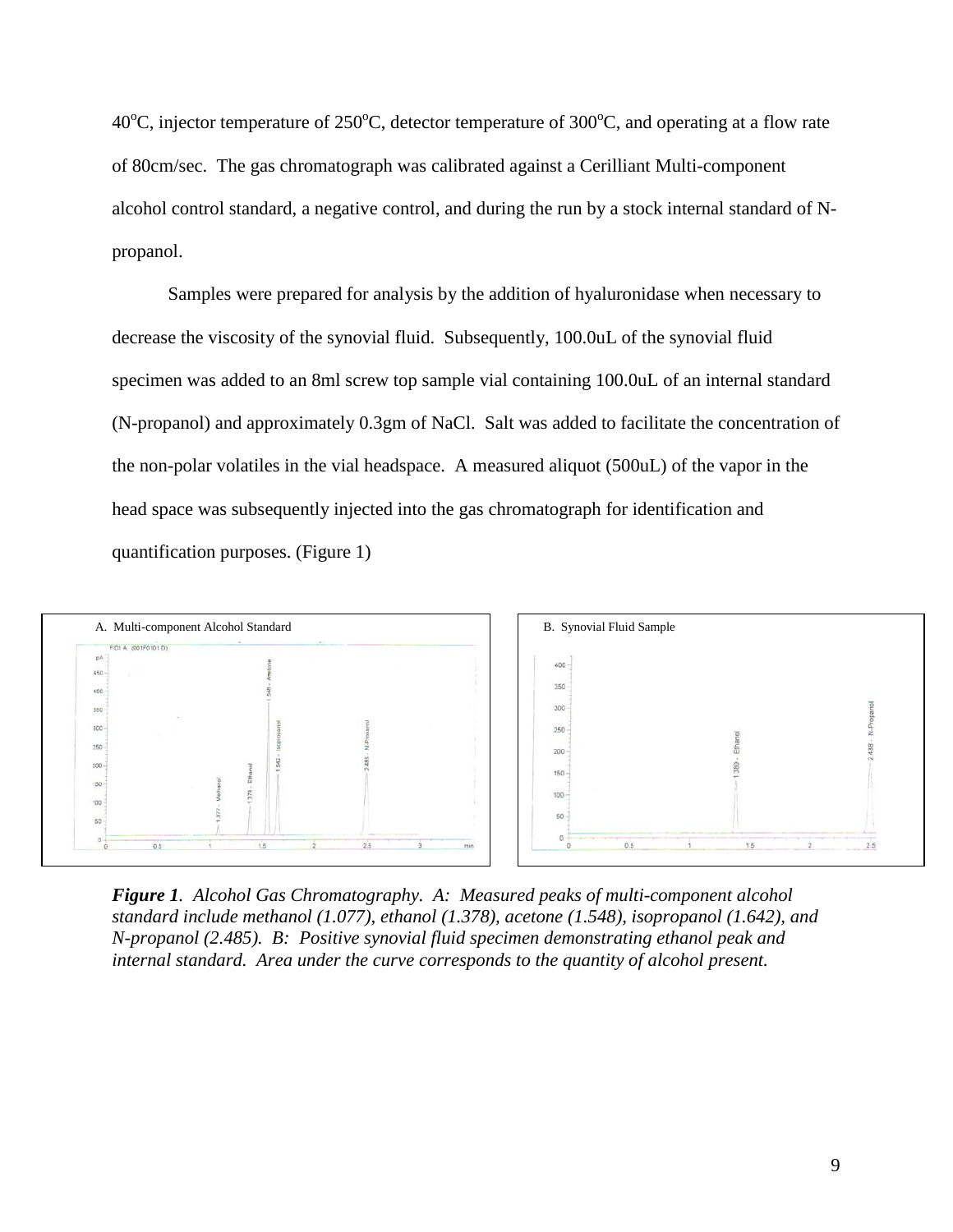# **Statistical Methods**

The data was compiled and analyzed using SAS software version 9.1 to determine degree of correlation against existing postmortem screening methods for toxicology. The relationship between blood and synovial concentration was evaluated using a Pearson correlation coefficient, a quantitative measure of the relationship between two variables.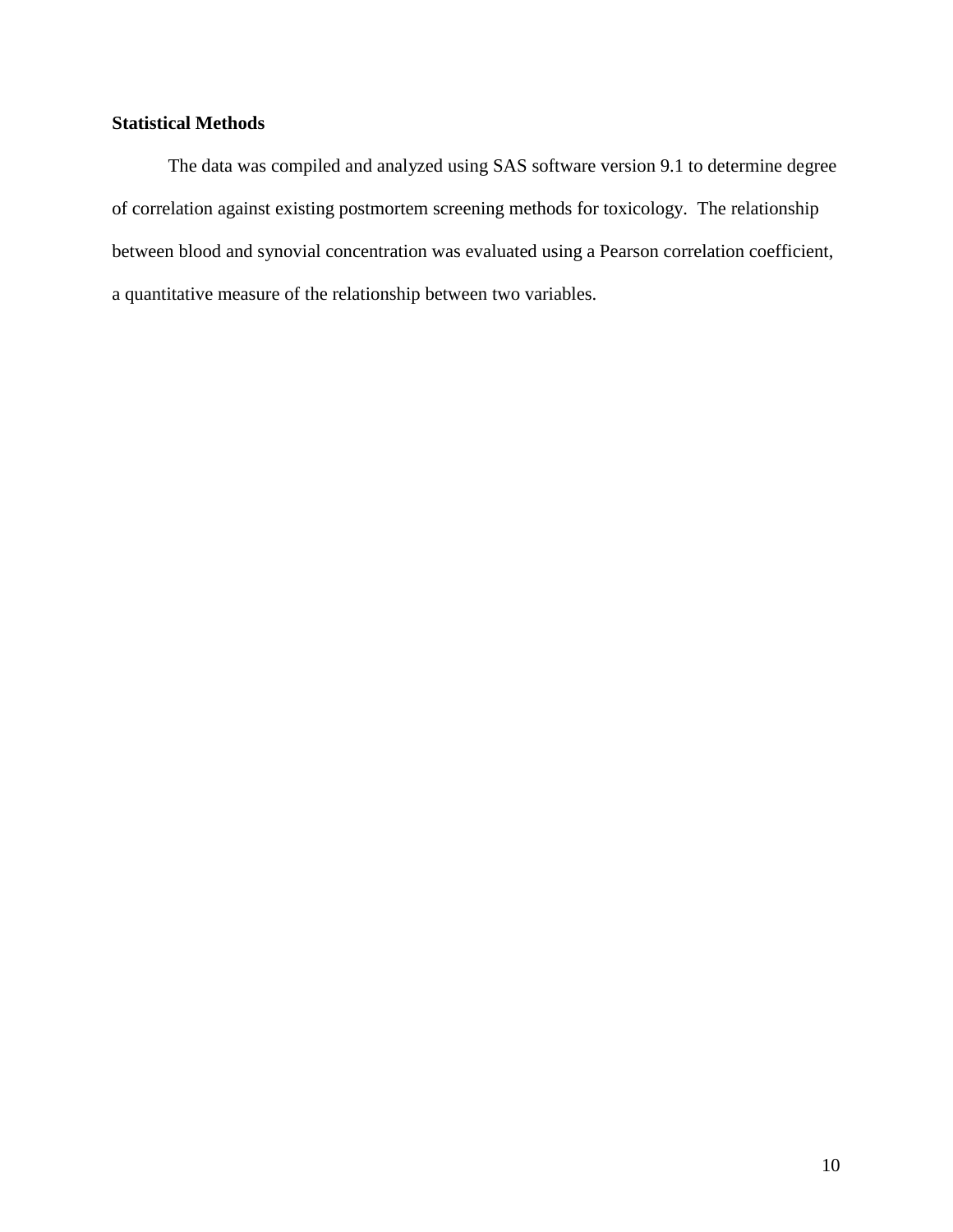#### Results

The cases utilized in this pilot study are a convenience sample representing those decedents who presented at the OMI during the research window and for whom authorization for sample collection was obtained. Males were over represented in the population (80% vs. 20%) and tended to be older than females, with median age 49 vs. 35 years, but this difference was not statistically significant. The sample cases demonstrated ethnic diversity including white non-Hispanic, white Hispanic, and Native Americans. However, being a convenience sample, white Hispanics and Native Americans were under represented in the data set when compared to New Mexico demographic statistics (White Hispanic (30% vs. 43%), Native American (5% vs. 10%), White non-Hispanic (65% vs. 44%)(BBER, 2007). See Table 1.

|                | - 7 - 1 - 1 |          |             |                |                |
|----------------|-------------|----------|-------------|----------------|----------------|
|                |             | Number   | Median Age  | Mean BEC       | Mean SEC       |
|                |             | $(\%)$   | (Range)     | (Range)        | (Range)        |
|                | Males       | 16 (80%) | 49 (19-65)  | 98.3 (12-237)  | $63.0(0-251)$  |
| <b>Sex</b>     | Females     | 4(20%)   | $35(15-42)$ | 138.5 (11-289) | 168.4 (85-323) |
|                |             |          |             |                |                |
|                | White non-  |          |             |                |                |
|                | Hispanic    | 13 (65%) | $50(15-65)$ | 90.1 (11-289)  | $86.6(0-323)$  |
|                | White       |          |             |                |                |
|                | Hispanic    | 6(30%)   | $30(19-42)$ | 156.8 (25-220) | 83.6 (0-250.7) |
|                | Native      |          |             |                |                |
| Race/ethnicity | American    | 1 (5%)   | 41          | 14             | $\theta$       |

Table 1: Patient Demographics

The subjects' profiles and causes of death are given in Table 2, along with measured values of blood and synovial fluid ethanol content. The synovial fluid ethanol content values are given as the mean values of both knees. Correlation statistics are provided in Table 3. Through regression analysis, a generally linear relationship with a correlation coefficient of 0.96 was obtained between blood ethanol content and synovial fluid ethanol content (Figure 2).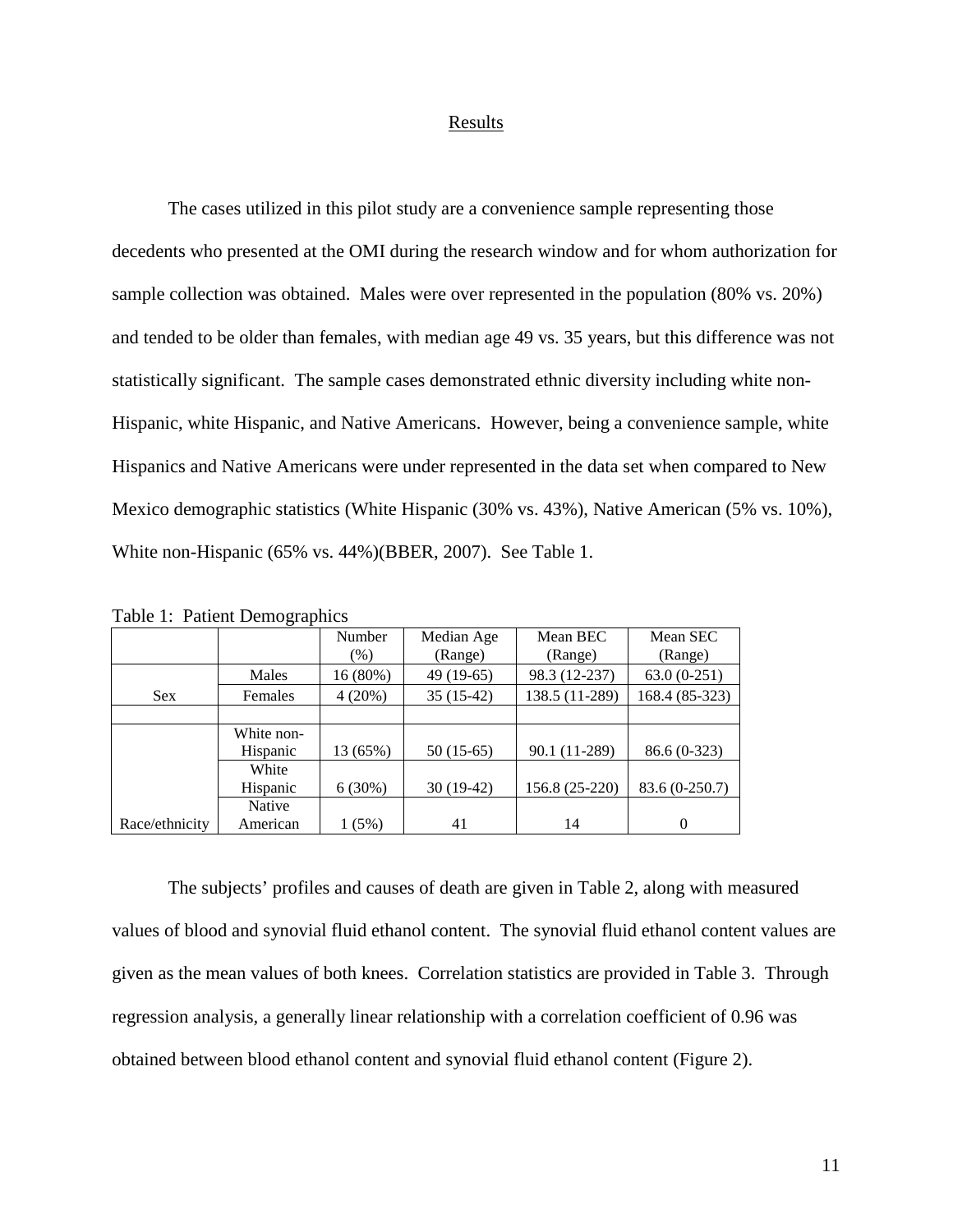# Table 2 Subjects' profiles, ethanol concentrations, and cause of death

| <b>CASE</b>    |                  | <b>Ethanol</b> concentration |                  |                      |                        |
|----------------|------------------|------------------------------|------------------|----------------------|------------------------|
| No.            | <b>ETHNICITY</b> | (mg/dl)                      |                  | <b>BEC/SEC Ratio</b> | Cause of Death         |
|                |                  | <b>Blood</b>                 | Synovial         |                      |                        |
| 1              | White            | 14                           | 23.3             | 0.60                 | CO poisoning           |
| $\overline{2}$ | White            | 214                          | 162.97           | 1.31                 | Cardiovascular Disease |
| 3              | White            | 13                           | $\boldsymbol{0}$ |                      | CO poisoning           |
| 4              | Hispanic         | 208                          | Clotted          |                      | <b>Blunt Trauma</b>    |
| 5              | White            | 74                           | 84.69            | 0.87                 | Gun Shot Wound         |
| 6              | White            | 237                          | 231.45           | 1.02                 | Asphyxia               |
| 7              | White            | 20                           | $\boldsymbol{0}$ |                      | Drug intoxication      |
| 8              | Hispanic         | 180                          | $QNS*$           |                      | Drug intoxication      |
| 9              | Hispanic         | 100                          | $\boldsymbol{0}$ |                      | Drug intoxication      |
| 10             | Native Am        | 14                           | $\mathbf{0}$     |                      | CO poisoning           |
| 11             | White            | 289                          | 322.78           | 0.90                 | Drug intoxication      |
| 12             | White            | 11                           | $QNS*$           |                      | Drug intoxication      |
| 13             | White            | 49                           | $\mathbf{0}$     |                      | Drug intoxication      |
| 14             | White            | 206                          | 188.06           | 1.10                 | Drug intoxication      |
| 15             | Hispanic         | 220                          | 250.71           | 0.88                 | Drug intoxication      |
| 16             | Hispanic         | 208                          | $QNS*$           |                      | Chronic alcoholism     |
| 17             | White            | 17                           | $\boldsymbol{0}$ |                      | <b>COPD</b>            |
| 18             | White            | 15                           | 27.06            | 0.55                 | Drug intoxication      |
| 19             | Hispanic         | 25                           | $\boldsymbol{0}$ |                      | Drug intoxication      |
| 20             | White            | 12                           | $\boldsymbol{0}$ |                      | Chronic alcoholism     |

\*QNS (quantity not sufficient)

Table 3

| <b>Pearson Correlation Coefficient</b> |                       |                                        |  |  |
|----------------------------------------|-----------------------|----------------------------------------|--|--|
|                                        | Blood Ethanol (mg/dl) |                                        |  |  |
|                                        | 0.95651               | <b>Pearson Correlation Coefficient</b> |  |  |
| Synovial Ethanol (mg/dl)               | ${<}0001$             | Prob >  r  under H0: Rho=0             |  |  |
|                                        | 16                    | Number of Observations                 |  |  |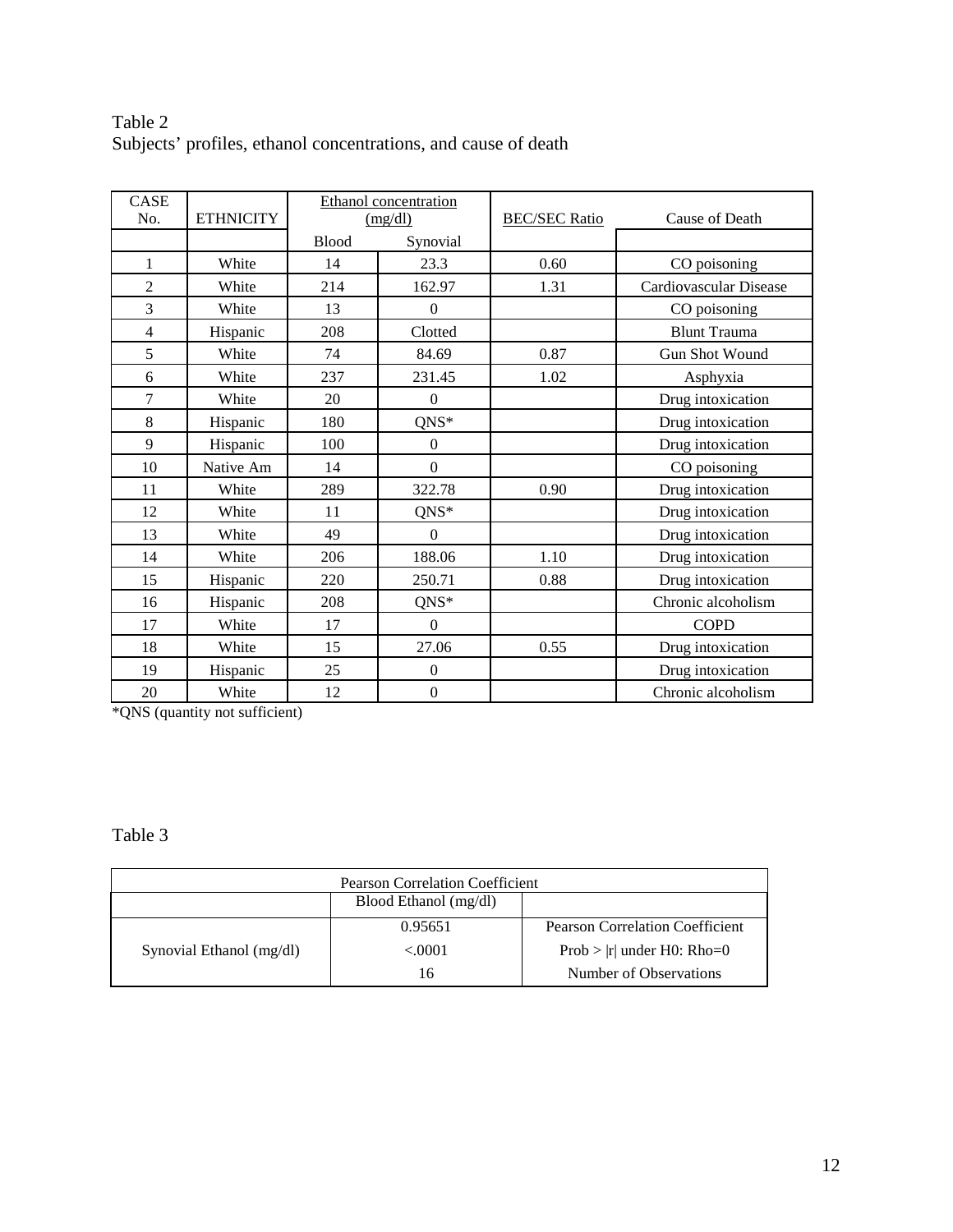

*Figure 2. Comparison of ethanol concentrations in the blood (BEC) and synovial fluid (SEC). Regression equation (y=1.06x – 19.95); x, BEC; y, SEC; r=0.96, n=16.*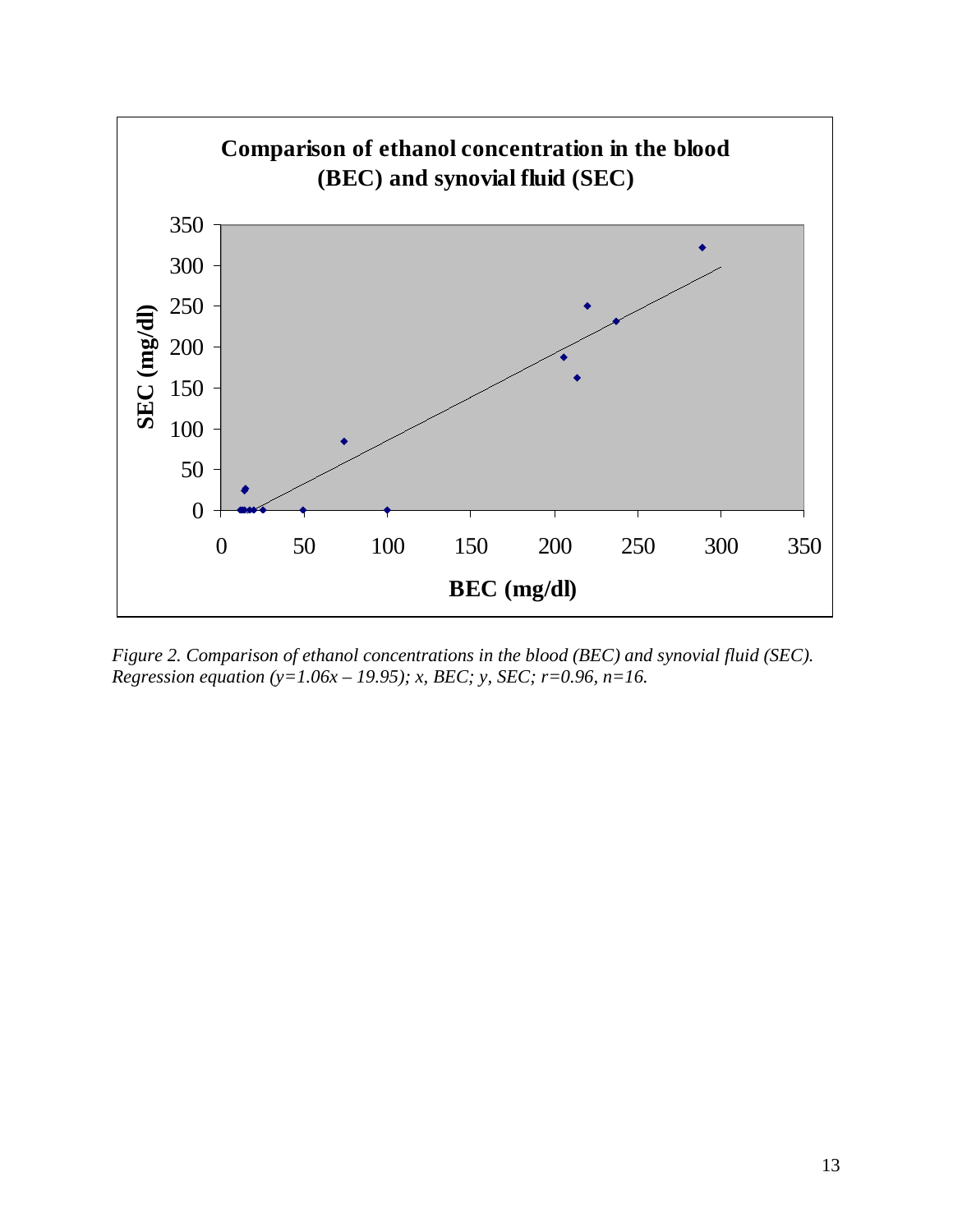## Discussion

Of the 20 cases selected for analysis in the present study, 4 samples of synovial fluid could not be used due to insufficient quantities or sample quality (Table 2). The 16 synovial fluid samples examined in this pilot study demonstrated a linear relationship between blood and synovial fluid ethanol concentration. The data were strongly positively correlated with a Pearson correlation coefficient of 0.96,  $p<0.0001$  and was in agreement with the previously published papers of Winek (1993) and Ohshima (1997) as well as with the original studies performed by Aurdlicky in Germany which were published in 1965 and 1971. These original papers were not obtainable here, and thus information regarding Aurdlicky's work is based on the summary done by Ohshima. To date, there are now 5 studies, including this one, that specifically look at the correlation between blood and synovial ethanol content. Despite a continued problem with small sample size, these studies all demonstrate not only statistically significant correlation but remarkable agreement between studies despite different study designs and sample/data analysis (Table 4).

| ana correnanon ocenteen join previously puonsnea maepenaeni simanos ana mi |          |                  |             |  |  |
|----------------------------------------------------------------------------|----------|------------------|-------------|--|--|
| Source                                                                     | Sample # | $BEC/SEC \pm SD$ | Correlation |  |  |
|                                                                            |          |                  | Coefficient |  |  |
| Aurdlicky, 1965                                                            | 8        | $0.72 \pm 0.18$  | 0.88        |  |  |
| Aurdlicky, 1971                                                            | 14       | $1.03 \pm 0.29$  | 0.93        |  |  |
| <b>Winek, 1993</b>                                                         | 28       | $0.99 \pm 0.29$  | 0.89        |  |  |
| Ohshima, 1997                                                              | 11       | $0.76 \pm 0.12$  | 0.97        |  |  |
| Present *                                                                  | 8        | $0.91 \pm 0.25$  | 0.96        |  |  |

*Table 4: Comparison of sample size, ratio of blood ethanol to synovial ethanol concentration, and correlation between four previously published independent studies and this pilot study.* 

**\***The present study had a sample size of 20 but detected ethanol in the synovial fluid at a concentration of > 0.0 mg/dL in only 8 of the samples. Correlation coefficient is based on all 16 samples that were analyzed by GC. 4 of the samples of synovial fluid could not be run for technical reasons (table 2). Note: labels were changed from conventions used by Ohshima and Winek (BAC/SAC to BEC/SEC), to specify ethanol as opposed to the more general term "alcohol".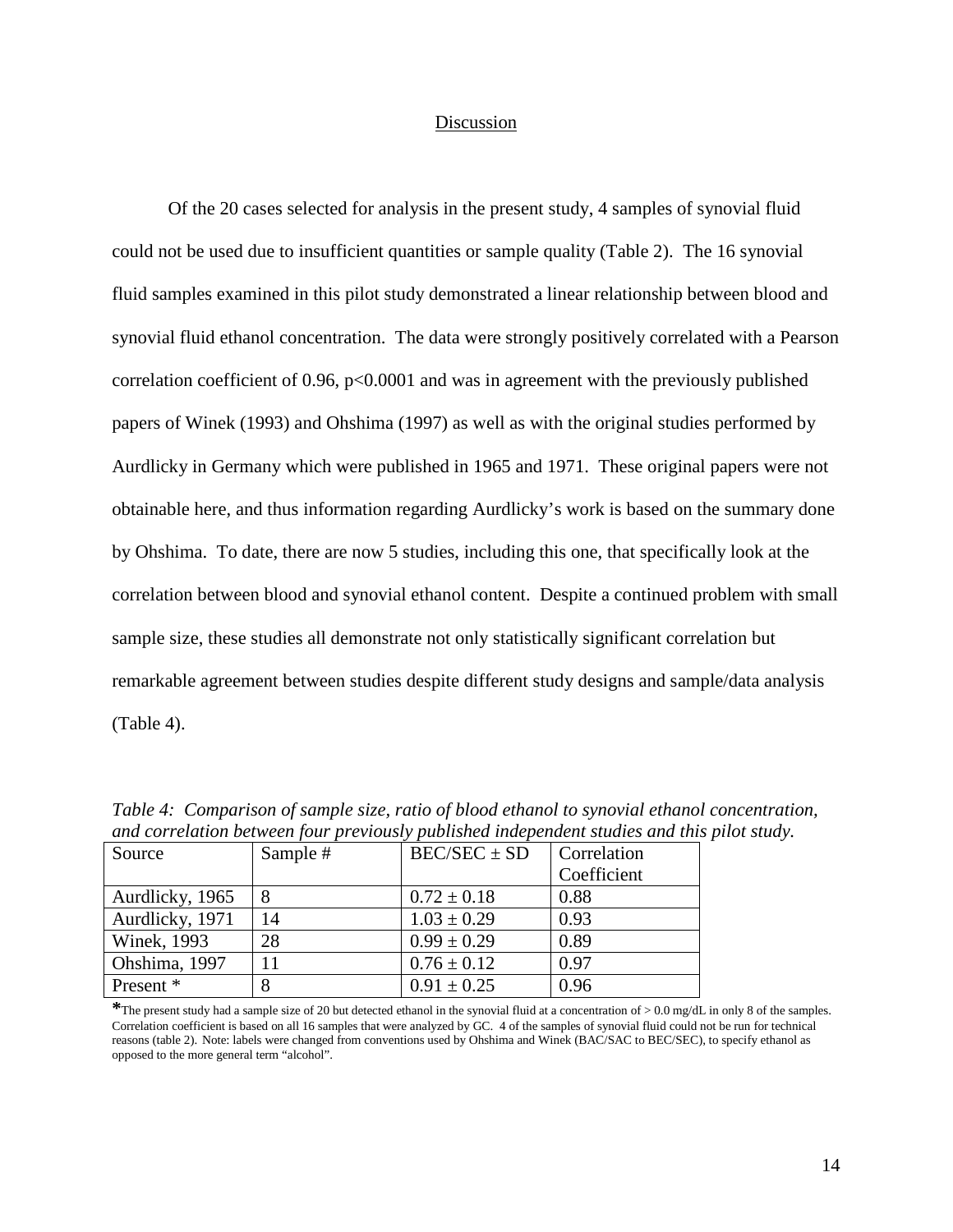For some reason, the synovial fluid samples in this study seemed to not be particularly sensitive to low blood ethanol concentrations. Eight samples were reported as having no ethanol present despite a median BEC of 18.5 mg/dL  $\pm$  30.3. The median BEC in the eight cases that were successful in documenting the presence of ethanol in the synovial fluid was 210 mg/dL  $\pm$ 107.5. In Ohshima's study, the median BEC was  $194.5 \text{ mg/dL} \pm 131.3$  with the lowest recorded BEC being 26 mg/dL. As the Ohshima study did not extend as far into the low range of ethanol concentrations as the present study, it is not possible to say whether or not low synovial fluid sensitivity is to be expected when BEC is less than approximately 20 mg/dL. One possible explanation for why ethanol was not detected at these low BEC's, is that the subject died during the absorption phase of ethanol metabolism implying that ethanol consumption first commenced very near to the time of death. As synovial fluid is an ultrafiltrate of the blood plasma, it like vitreous fluid, may reflect ethanol levels in the blood 1-2 hours prior to death (DiMaio  $\&$ DiMaio, 2001). To fully understand this issue, future research will have to focus on differentiating between the elimination and absorption phases of ethanol metabolism, as well as to elucidate any issues associated with the timing between demise and actual sample collection.

The original intent of this study was ambitious. The aim was to obtain a more robust sample size than had been done in prior studies, with the intention to correlate synovial fluid toxicology with not only blood ethanol, but also with other drugs of abuse which are routinely detected in postmortem blood, vitreous fluid, and urine. Unfortunately, numerous obstacles prevented the realization of the original study proposal.

Sample collection proved to be more difficult than originally anticipated. The need for timely autopsy required that consent be obtained less than twenty-four hours after the arrival of the decedent's body at the Office of the Medical Investigator (OMI). Often, next of kin contact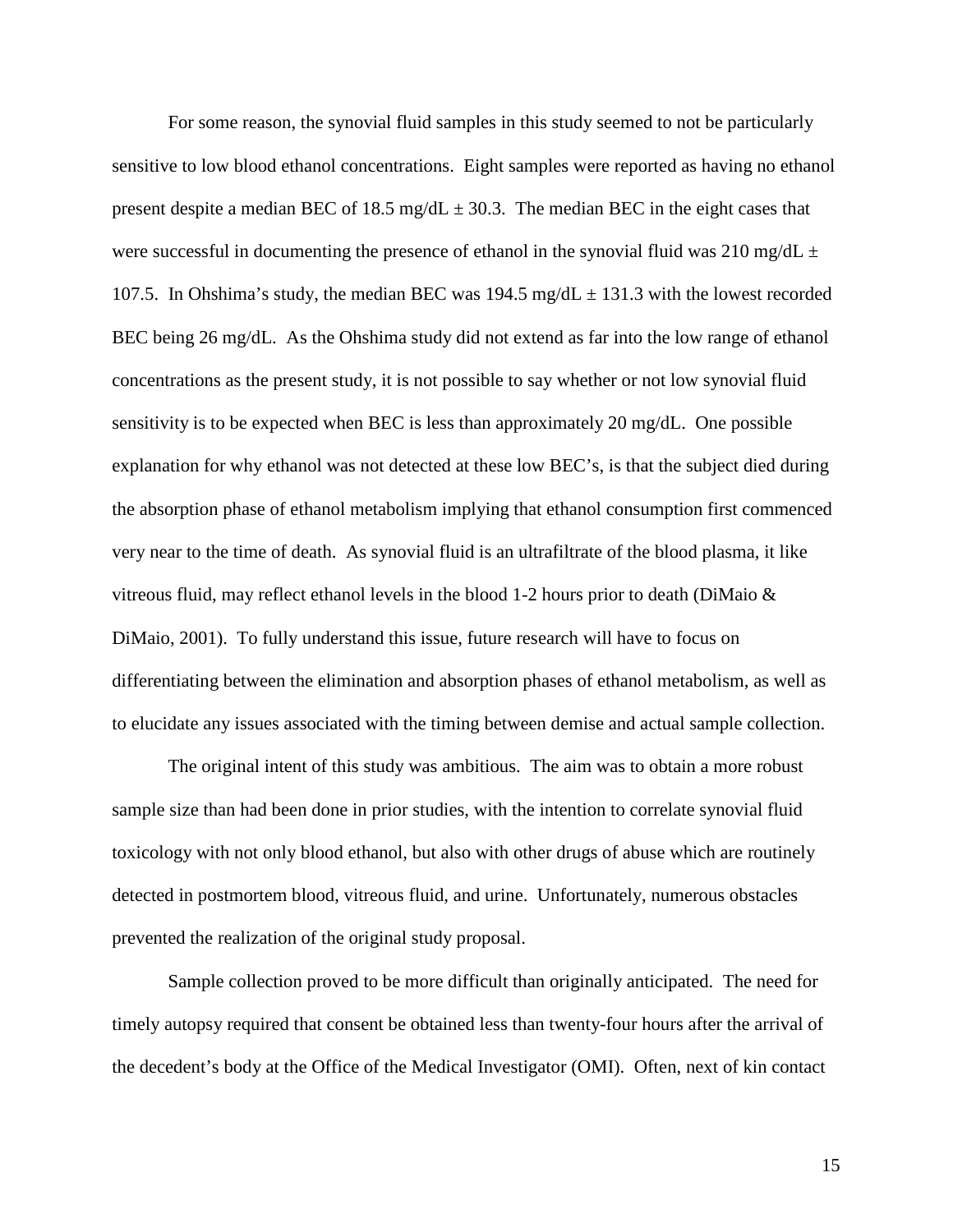information was unavailable, or families were unreceptive to the idea of participation in a research study while acutely grieving. In addition, synovial fluid extraction proved difficult as bodies were refrigerated in the OMI prior to scheduled autopsy, thus making the already viscous synovial fluid more so. Over time the extraction protocol evolved to heating the knee joint with warm tap water for 10 minutes to facilitate aspiration and increase the yield. Despite these modifications in protocol and increasing researcher experience in aspiration, the volume of aspirate varied dramatically from body to body, with no apparent relationship between body size or gender.

Laboratory analysis of the samples was delayed far beyond original study timelines. Blood, vitreous fluid, and urine were analyzed by NMS or SLD within one to two months of autopsy. Synovial fluid sample analysis was dependent on TriCore, according to a prearranged agreement with the toxicology department. Due to unforeseen circumstances, the chain of custody of the synovial samples was disrupted, resulting in the misplacement of 33 samples, which were never located. Possible repeated freezing and thawing of samples may have also occurred as the location of the samples moved between the OMI and TriCore, and within divisions at TriCore. As ethanol is a volatile fluid, there was concern that some of the content may have been lost due to desiccation, freeze/thaw cycles, synovial fluid matrix disruption during pilot testing of the gas chromatograph protocol, and bottle leakage. However, per TriCore documentation (Volatile alcohols by GC, 2008), it is stated that specimens collected in fluoride preservative (NaFl-grey top) vials for ethanol testing are stable at  $4^{\circ}C$  for at least one year so the delay to time of analysis may not have been as problematic as originally thought. In any event, the synovial fluid remained unanalyzed for approximately one year from the date of their original collection.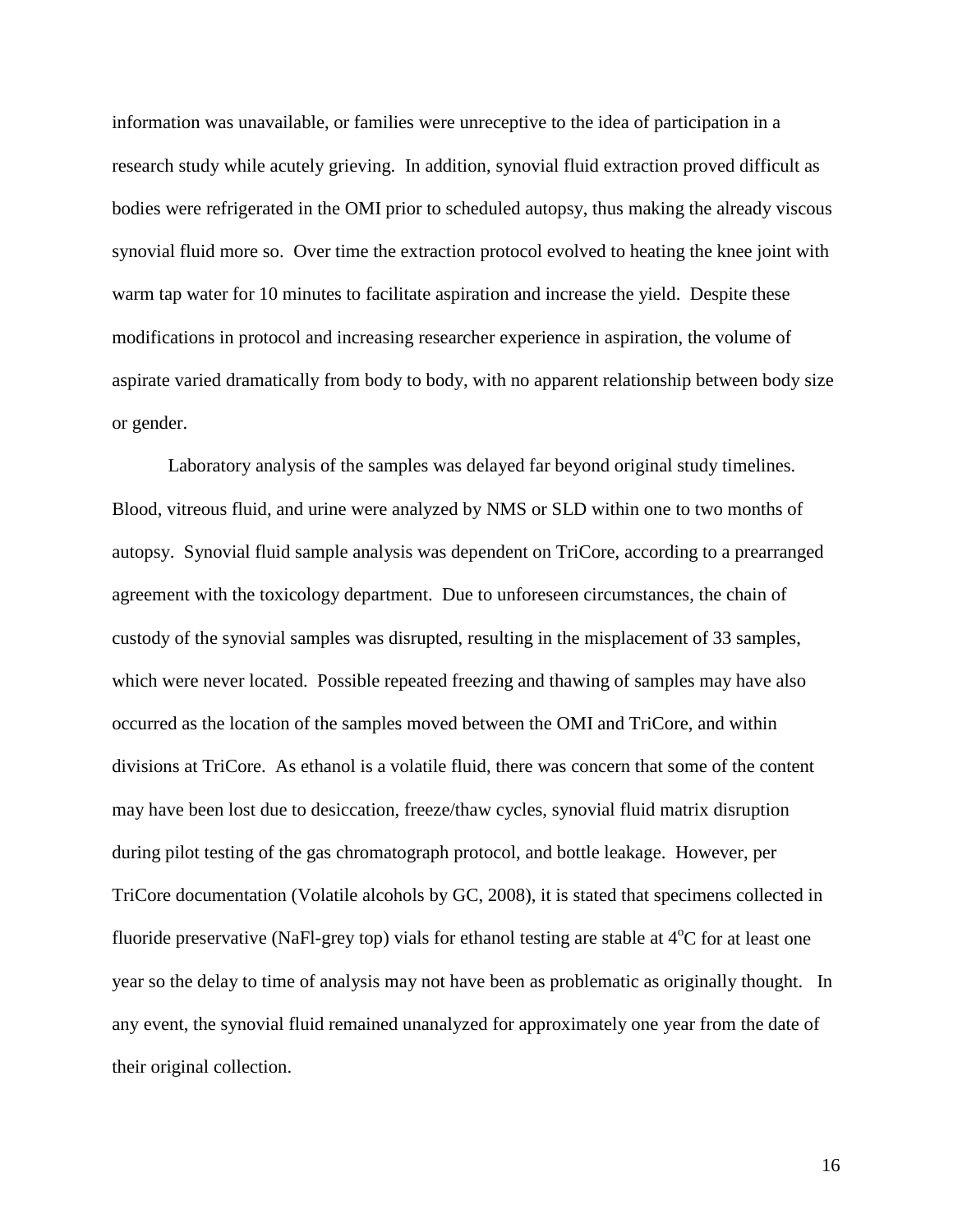The study was originally designed to significantly demonstrate the correlation between blood ethanol and synovial fluid ethanol content. The power analysis run using the lowest published correlation coefficient of 0.71 showed that a sample size as low as 16 was adequate to provide a power level of 0.9 with a significance of 0.05 or less. Thus, despite the problems enumerated above, the original power analysis supports that the present study has enough data for statistical significance. Further, the results are surprisingly strong, with a Pearson's correlation coefficient of 0.96, and a p<0.0001.

Therefore, though unable to extend past research, the present study supports the linear relationship between blood and synovial fluid ethanol contents. Given this linear relationship, synovial fluid is a viable postmortem toxicology sample when blood is not available. Anecdotally, there was one case during the course of the present study, where the decedent was significantly decomposed, and where the traditional samples of blood and vitreous fluid were unavailable due to body desiccation, yet a fair quantity of clear-yellow synovial fluid was obtained. The present research also dramatically reveals the stability of synovial fluid ethanol content through various adverse conditions over the course of a year's storage.

Though this study was plagued by numerous unforeseen difficulties, synovial fluid analysis still has great potential when applied to the field of forensic toxicology. Given that synovial fluid is an isolated ultrafiltrate, free of metabolic enzymes, it, like vitreous fluid, is in a unique position to potentially be an alternative way to accurately determine an ethanol level at the time of death despite decompositional changes. Future research to specifically examine the time-lag to achieve equilibrium between blood and synovial ethanol content would be useful in helping to differentiate between the absorption and elimination phases of blood ethanol. This in turn, would further help to establish the time-interval between ethanol intake and death and thus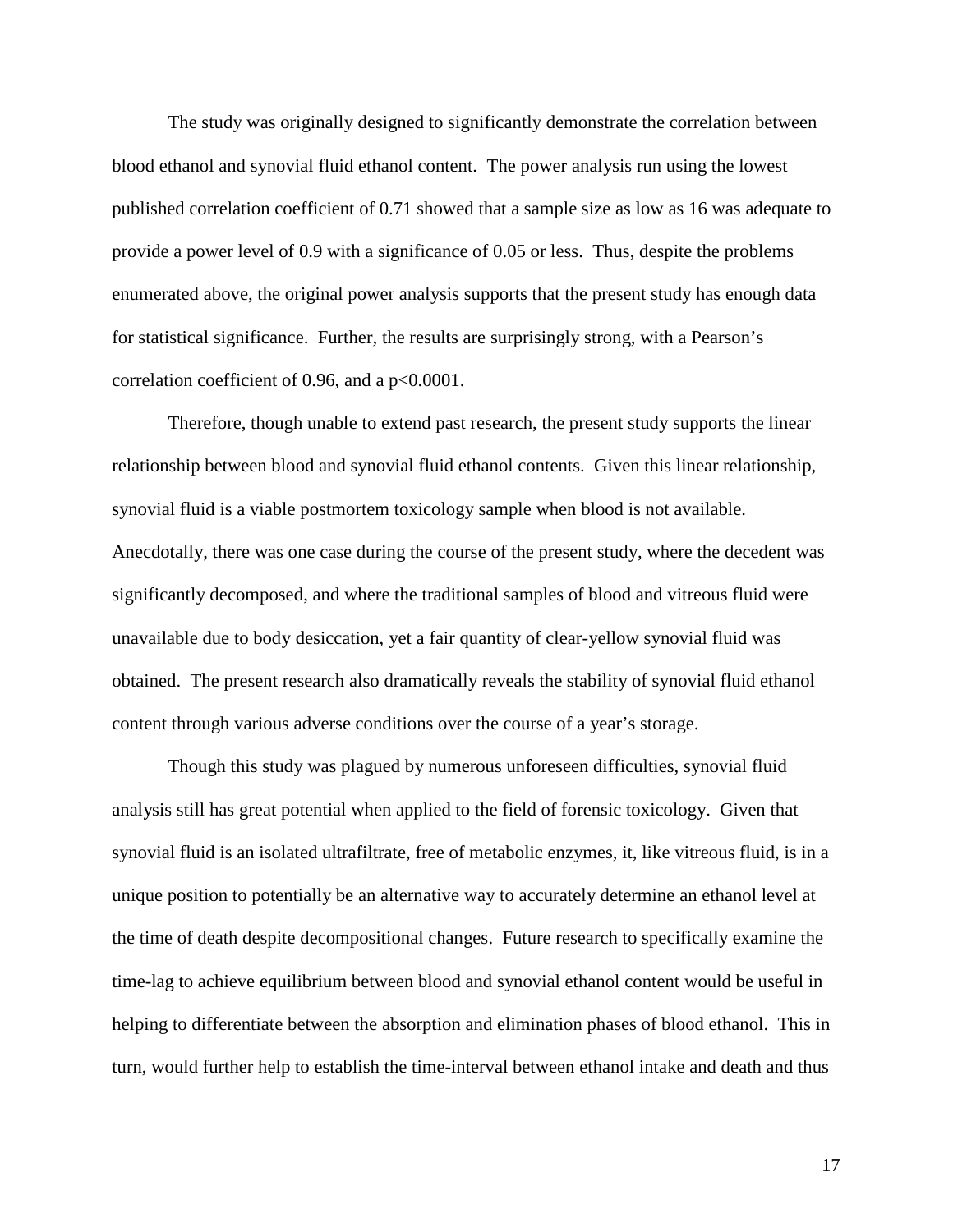provide further evidence toward a potential cause of death. Secondly, synovial fluid analysis has the potential to be used for the detection of other drugs of abuse and their metabolites such as narcotics, stimulants, hallucinogens, etc. The current protocols for testing for these drugs often require larger samples than could be routinely aspirated from synovial joints. Thus, a goal of future research would be to either develop techniques to more efficiently extract synovial fluid in larger quantities, or establish new gas chromatograph protocols, which can utilize smaller sample sizes. Ohshima in the 1997 study, used a Curie-point pyrolyser connected to the GC apparatus (known as the Py-GC method) to analyze both blood and synovial samples. This technique had the advantage that it required only a sample of 1 uL vs. the 100 uL used in the present study and may be an indication as to how similar samples should be analyzed in the future. Lastly, when adequate blood samples are not available, current toxicology screening protocols will then turn to either urine or vitreous fluid. To further progress the science behind synovial fluid analysis, future studies should look to directly compare synovial fluid findings with those found in simultaneously collected blood, urine and vitreous fluid samples.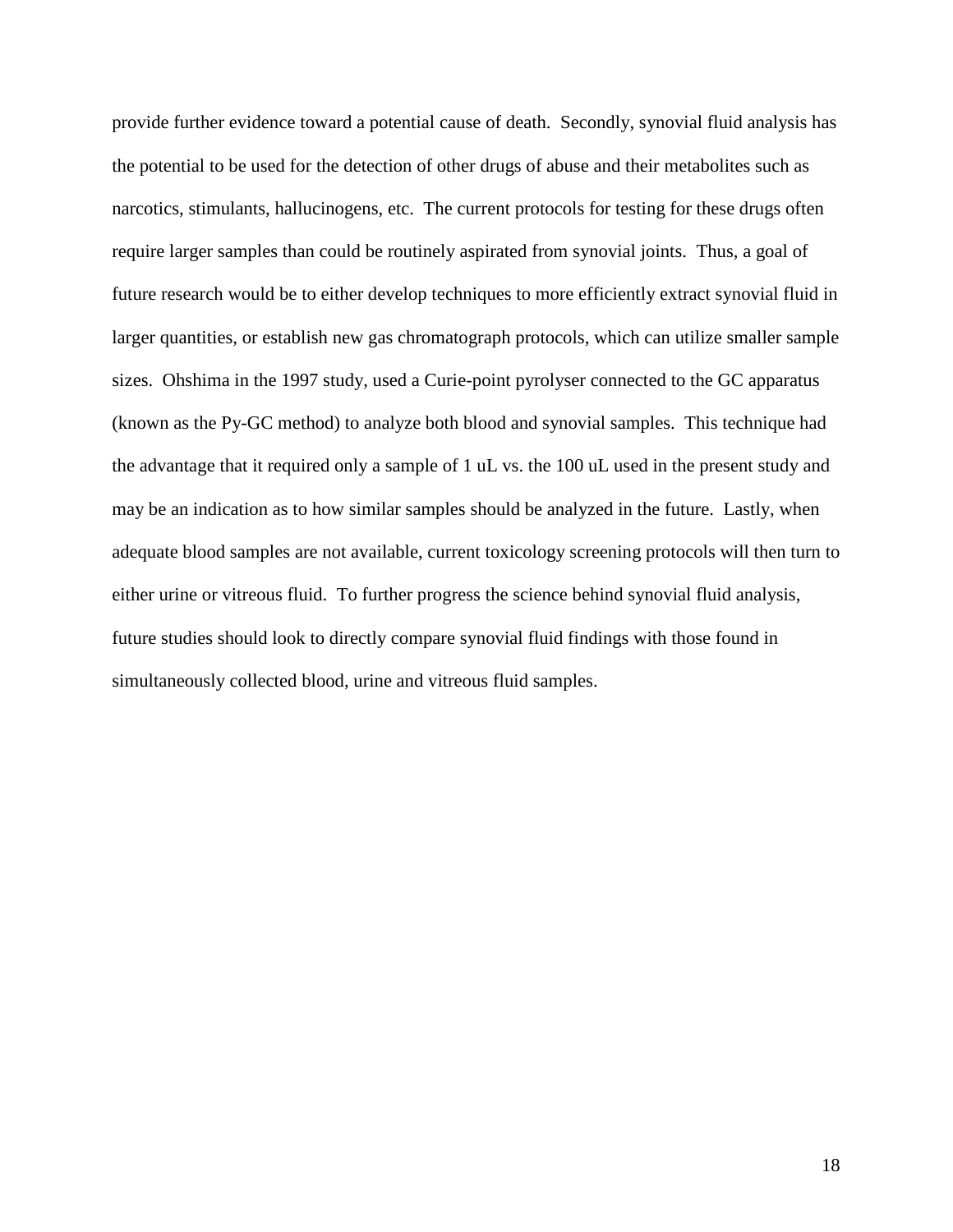# References

- Balabanova, S., Nachweis von Nicotin in Kniegelenkflüssigkeit und Knorpel [Detection of nicotine in knee joint synovial fluid and cartilage]. Deutsche Apotheker-Zeitung 1991; 131: 1297-1299.
- Balabanova, S., Kramer, M., and G. Brandle. Tetrahydrocannabinol-Konzentrationen in der Gelenkflüssigkeit bei Haschischranchern [Tetrahydrocannabinol concentrations in synovial fluid of hashish smokers]. Zietschrift fur Rheumatologie 1993; 52: 38-40.
- BBER: Bureau of Business and Economic Research New Mexico Statistics at a Glance [Online]. 2007 July 1 [cited 2008 Aug 6]; Available from: URL: http://www.unm.edu/~bber/
- DiMaio, V.J.M., and S.E. Dana. Handbook of Forensic Pathology. Georgetown, TX: Landes Bioscience, 1998.
- DiMaio, V.J., and D. DiMaio. Forensic Pathology. 2<sup>nd</sup> ed. New York; CRC Press, 2001.
- Felscher. D., Gastmeier, G., and J. Dressler. Screening of pharmaceuticals and drugs in synovial fluid of the knee joint and in vitreous humor by fluorescence polarization immunoassay (FPIA). Journal of Forensic Sciences 1998; 43: 619-621.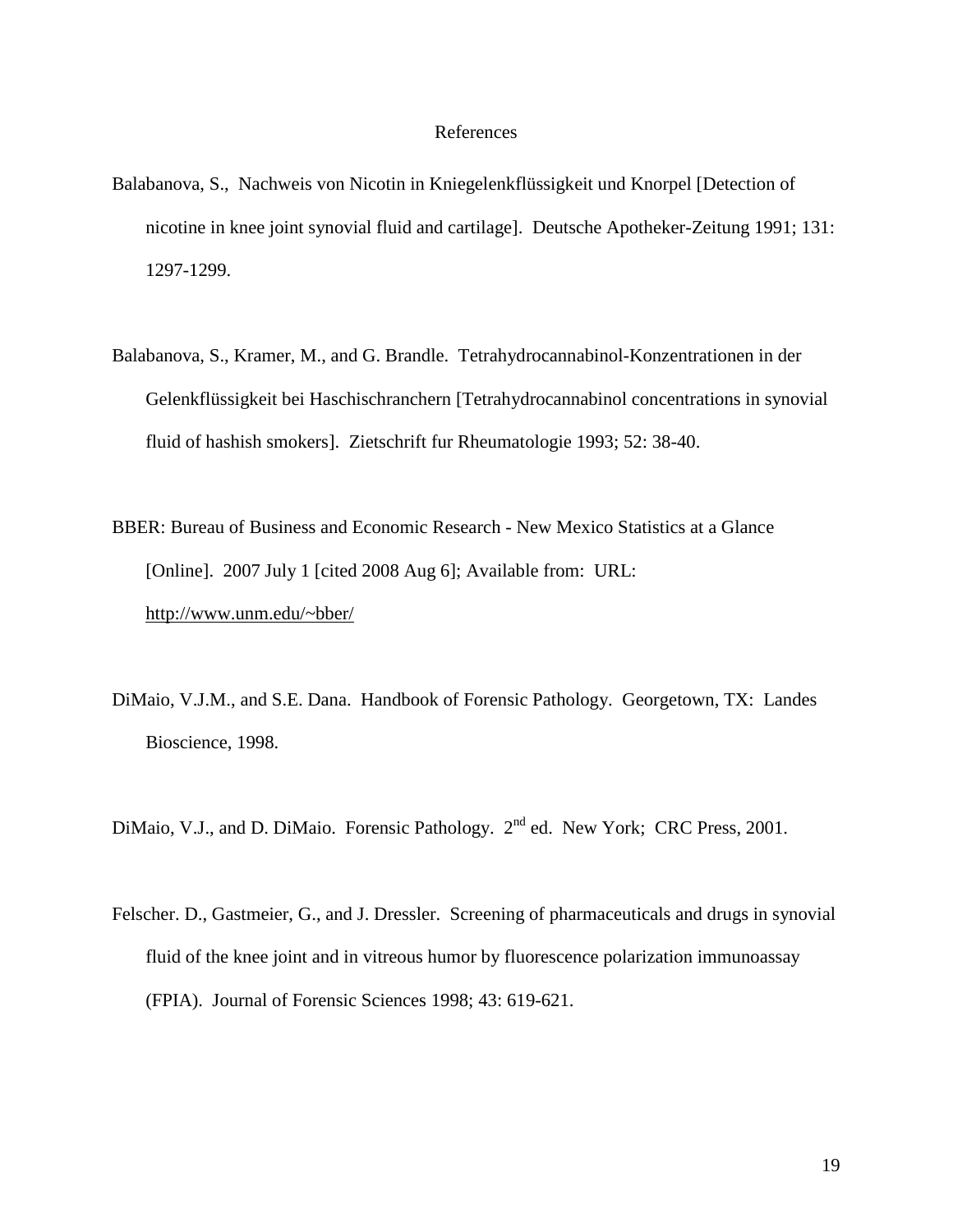- New Mexico. Department of Health. Drug Abuse Patterns and Trends in New Mexico September 2004 Proceedings of the New Mexico State Epidemiology Work Group. Santa Fe: Department of Health, Jan. 2005. http://www.health.state.nm.us/pdf/SEWG\_NM\_2004\_FULL\_REPORT.pdf
- Ohshima, T., Kondo, T., Sato, Y., and T. Takayasu. Postmortem alcohol analysis of the synovial fluid and its availability in medico-legal practices. Forensic Science International 1997; 90: 131-138.
- Saukko P., and B. Knight. Knight's Forensic Pathology. 3<sup>rd</sup> ed. London: Oxford University Press, 2004.
- Sokoloff, L. The Joints and Synovial Fluid. Volume I, Chapter 9. Macromolecules of synovial fluid by David A. Swann. Academic Press, Inc., 1980.
- Sokoloff, L. The Joints and Synovial Fluid. Volume II, Chapter 7. The physiology of the normal synovium by Daniel J. McCarty. Academic Press, Inc., 1980.
- TriCore Reference Laboratories Standard Operating Proceedure, Volatile Alcohols by Gas Chromatography. 2008.
- Winek, C.L., Bauer, J., Wahba, W.W., and W.D. Collom. Blood versus synovial fluid ethanol concentrations in humans. J Anal Toxicol 1993; 17: 233-235.